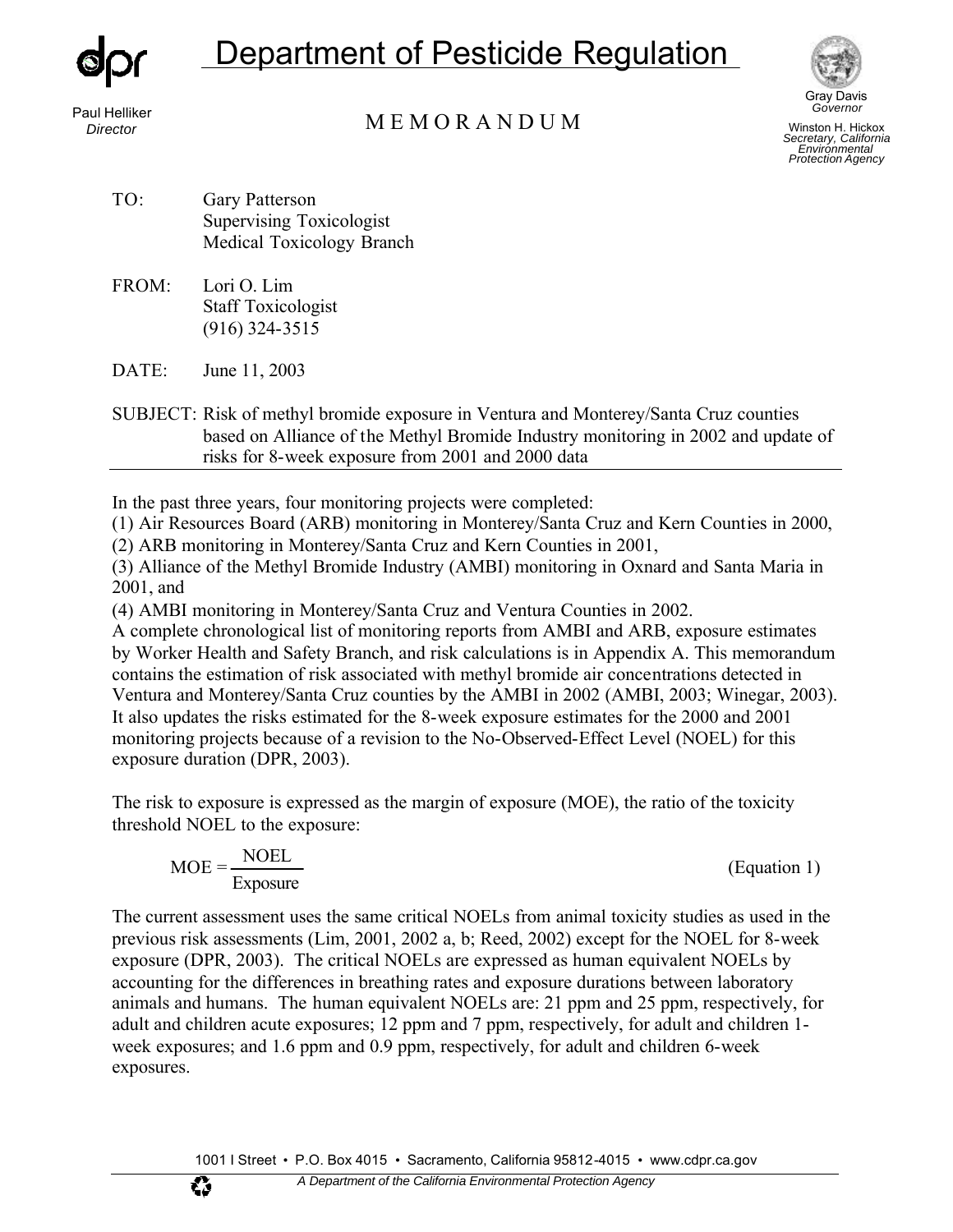#### **Year 2002 Monitoring**

 sensitivity of humans than animals on a dose per body weight basis, and a 10-fold inter-The air concentrations for three exposure scenarios were calculated by the Worker Health and Safety Branch (Powell, 2003) based on AMBI sampling taken in Ventura County in Summer 2002 and Monterey/Santa Cruz Counties in Fall 2002 (AMBI, 2003; Winegar, 2003). The MOEs were calculated for the 10 monitoring sites and the following durations: the 24-hour daily maximum and 95% tolerance limit, the maximum weekly average and 95% tolerance limit, and the 8-week average (Powell, 2003). The corresponding MOEs are presented in Table 1 for children and Table 2 for adults. A MOE of 100 is generally considered adequate for the protection of human health. This 100-fold factor takes into account the potential 10-fold higher individual variation in sensitivity among humans.

 the highest daily and the 95% tolerance limit of concentrations, the MOEs for a 24-hour For the 2002 monitoring data for Ventura and Monterey/Santa Cruz Counties conducted by AMBI, the MOEs for both the 24-hour and the 1-week methyl bromide air concentrations from all sites exceeded the benchmark of 100 (Table 1 for children and Table 2 for adults). Based on exposure ranged from 1080 to 36232 for children (Table 1) and from 907 to 30,435 for adults (Table 2). Based on the highest weekly average and the 95% tolerance limit of concentrations, the MOEs for a 1-week exposure ranged from 643 to 20,000 for children and from 1,103 to 34,286 for adults. For the 8-week mean methyl bromide air concentrations, the children 8-week MOEs exceeded 100 (range 237 to 1552). The adults' 8-week MOEs exceeded the benchmark and ranged from 422 to 2,759. For these analyses, the uncertainties in the calculated exposure concentrations were discussed in Powell (2003) regarding the limited and unknown representativeness of the monitoring data. In addition, the monitoring duration was relatively short (8-week) and not all days in the week were monitored. The uncertainties in the toxicity data are primarily those associated with the extrapolating of data from experimental animals to humans (Lim, 2001; DPR, 2003).

### **Year 2000 to 2002 Comparison**

Sites with multiple years of measures were compared; they included: three sites in Ventura (SHA1, PVW, and UWC) for 2002 and 2001, and one site (MAQ) in Monterey/Santa Cruz Counties, which was the same as the SAL sites monitored by ARB in 2001 and 2000. The MOEs for mean of weekly means calculated for the 2000 and 2001 data were adjusted with the revised 8-week NOEL. The year to year comparison of risk is expressed as the "2002/2001 or 2000" ratio of MOEs. A ratio of less than one indicated lower MOE for the year 2002, corresponding to higher methyl bromide air concentration. The comparison reflected the difference in air concentrations for the two year's monitoring, regardless whether the ratio was derived from the corresponding sets of children's or adults' MOEs. The "2002/2001 or 2000" ratio from children's MOEs are presented for the 24-exposure, 1-week exposure, and 8-week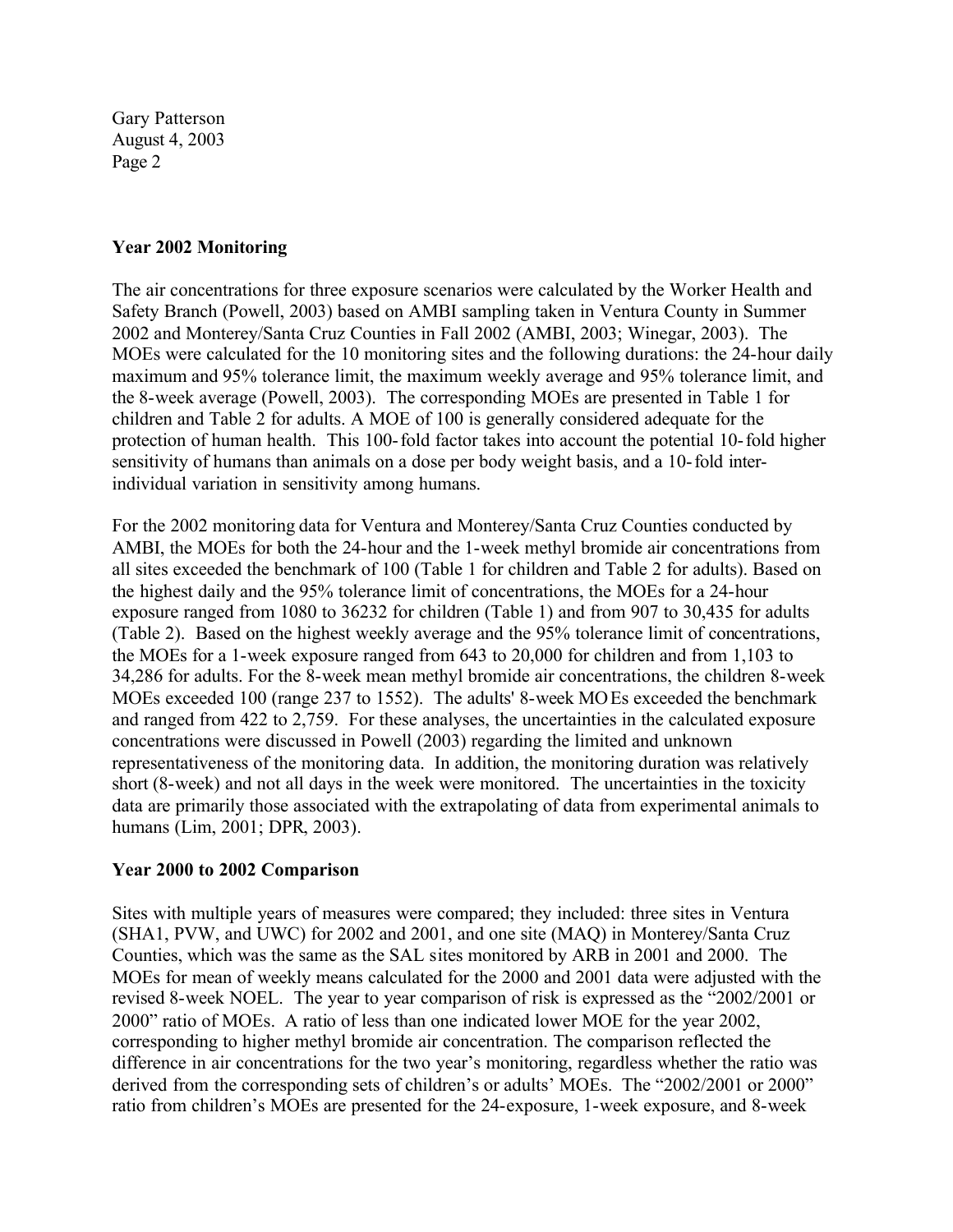exposures (Table 3). For the Ventura sites, compared to the 2001 data, the "2002/2001" ratio varied from site to site, ranged from 0.26 to 1.01 for all durations (Table 3). This showed that the methyl bromide air concentrations measured in 2002 were generally higher (up to 4-fold, ratio of 0.26) than those detected in 2001. For example, the 2002/2001 ratios were 0.33 to 0.51 for the maximum 24-hour air concentrations of the three sites. The only exception was the ratio of 1.01 for the 1 week air levels for SHA1, indicated the similar air levels for both years.

 previous years. For the Salinas site (MAQ, SAL), the air concentration remained relatively constant for the three years of monitoring. The MOE ratios were a within a 2-fold difference (ratios from 0.93 to 2.35), which indicated that the air concentration were the same or reduced by 50% compared to

# **Year 2000 to 2002 Revision of 8-week MOEs**

Table 4 showed the revised MOEs for previous monitoring data for the 8-week duration because of a revision to the NOEL. The MOEs for all sites were greater than 100, the benchmark for acceptable exposures.

### **Conclusion:**

1. For all sites monitored in the last three years, methyl bromide exposures for all durations (daily, 1-week, and 8-week) estimated showed margins of exposures above 100, the benchmark for acceptable risk.

2. For three sites in Ventura, there were variations (ratios of 0.26 to 1.01) in methyl bromide air concentrations with the 2002 data showing the same or higher (up to 4-fold) concentrations than for 2001.

3. For one site in Monterey/Santa Cruz Counties, the variation was within a 2-fold difference (ratios of 0.93 to 2.35) when the 2002 data were compared with those for 2001 and 2000. The 2002 data showed the same or lower (50%) concentration compared to previous years.

cc. Keith Pfeifer Randy Segawa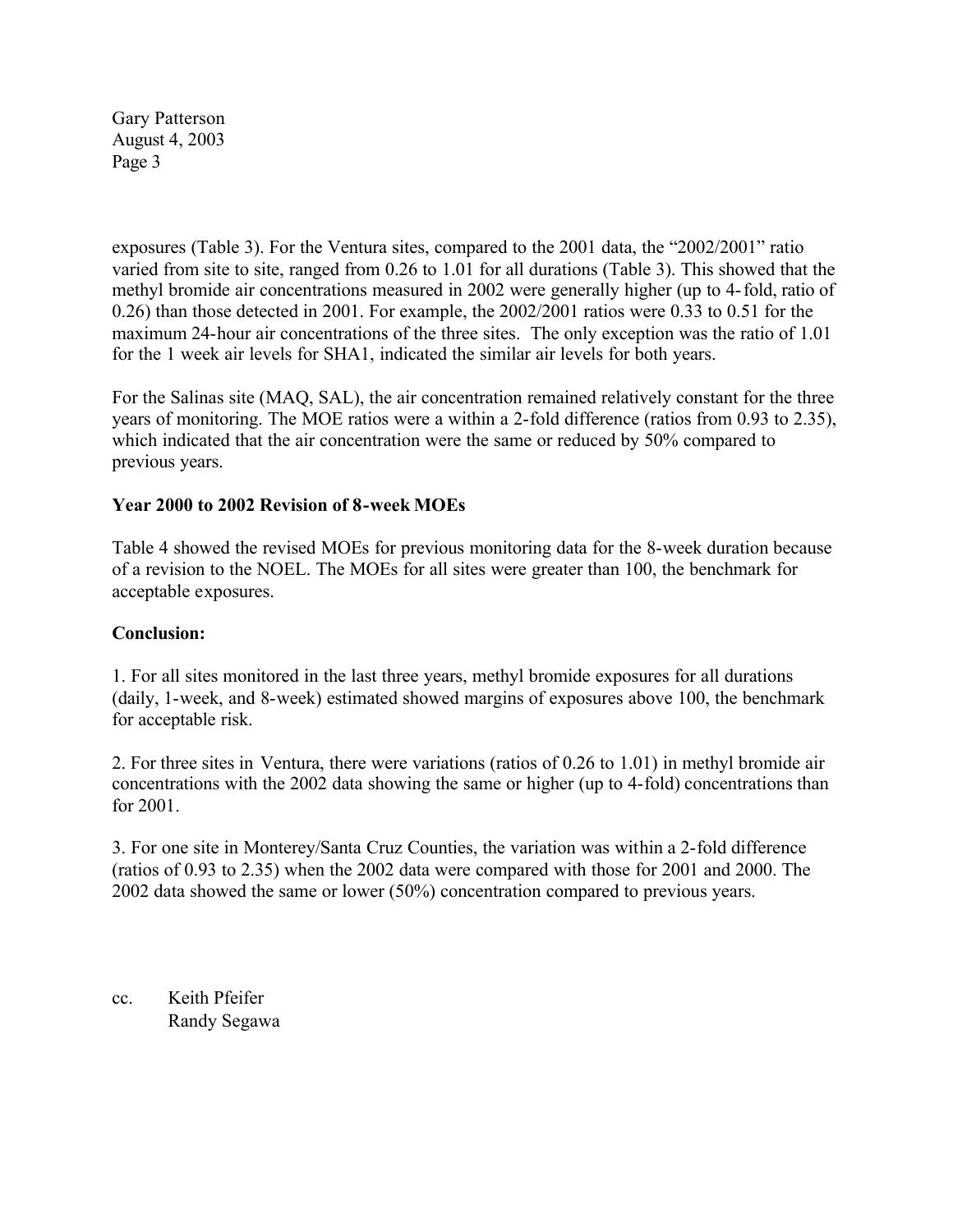|                            |                              | <b>Daily</b>              |                           | 1-Week                           | 8-Week                    |                                   |  |  |  |
|----------------------------|------------------------------|---------------------------|---------------------------|----------------------------------|---------------------------|-----------------------------------|--|--|--|
| Site $a$                   | <b>Monitored</b><br>days (N) | <b>Maximum</b><br>$24-hr$ | 95%<br>tolerance<br>limit | <b>Maximum</b><br>weekly<br>mean | 95%<br>tolerance<br>limit | <b>Mean of</b><br>weekly<br>means |  |  |  |
| Ventura                    |                              |                           |                           |                                  |                           |                                   |  |  |  |
| <b>ABD</b>                 | 30                           | 7267                      | 5580                      | 2593                             | 2310                      | 1184                              |  |  |  |
| SHA1                       | 31                           | 4333                      | 4244                      | 3070                             | 2456                      | 1552                              |  |  |  |
| <b>PVW</b>                 | 32                           | 2629                      | 2787                      | 1157                             | 1009                      | 556                               |  |  |  |
| <b>UWC</b>                 | 26                           | 1898                      | 1761                      | 879                              | 768                       | 405                               |  |  |  |
| <b>Monterey/Santa Cruz</b> |                              |                           |                           |                                  |                           |                                   |  |  |  |
| <b>MAQ</b>                 | 32                           | 5519                      | 3782                      | 2672                             | 2096                      | 804                               |  |  |  |
| <b>BBC</b>                 | 32                           | 3981                      | 1080                      | 1308                             | 1087                      | 433                               |  |  |  |
| <b>WAT</b>                 | 30                           | 1526                      | 1351                      | 829                              | 643                       | 237                               |  |  |  |
| <b>FRM</b>                 | 31                           | 1786                      | 1926                      | 1054                             | 813                       | 344                               |  |  |  |
| <b>CPW</b>                 | 30                           | 2248                      | 2697                      | 1468                             | 1146                      | 437                               |  |  |  |
| <b>SCF</b>                 | $\tau$                       | 36232                     | 5319                      | 20000                            | 3684                      | NA                                |  |  |  |

**Table 1. Children MOEs for methyl bromide exposure in Ventura and Montery/Santa Cruz Counties in 2002<sup>a</sup>**

a/ Based on the air concentrations calculated from the AMBI monitoring in 2002 (Powell, 2003). The monitoring sites were described in the AMBI reports (AMBI, 2003; Winegar, 2003). The M OE was the ratio of the NOEL to the exposure. The human-equivalent NOELs of 25 ppm, 7 ppm, and 0.9 ppm were used for calculating the 24-hour, 1 week, and 8-week MOEs (Lim, 2001; DPR, 2003). NA=site monitored during only 2 nonconsecutive weeks. SHA1 denotes a different SHA site than that in the 2001 ARB monitoring.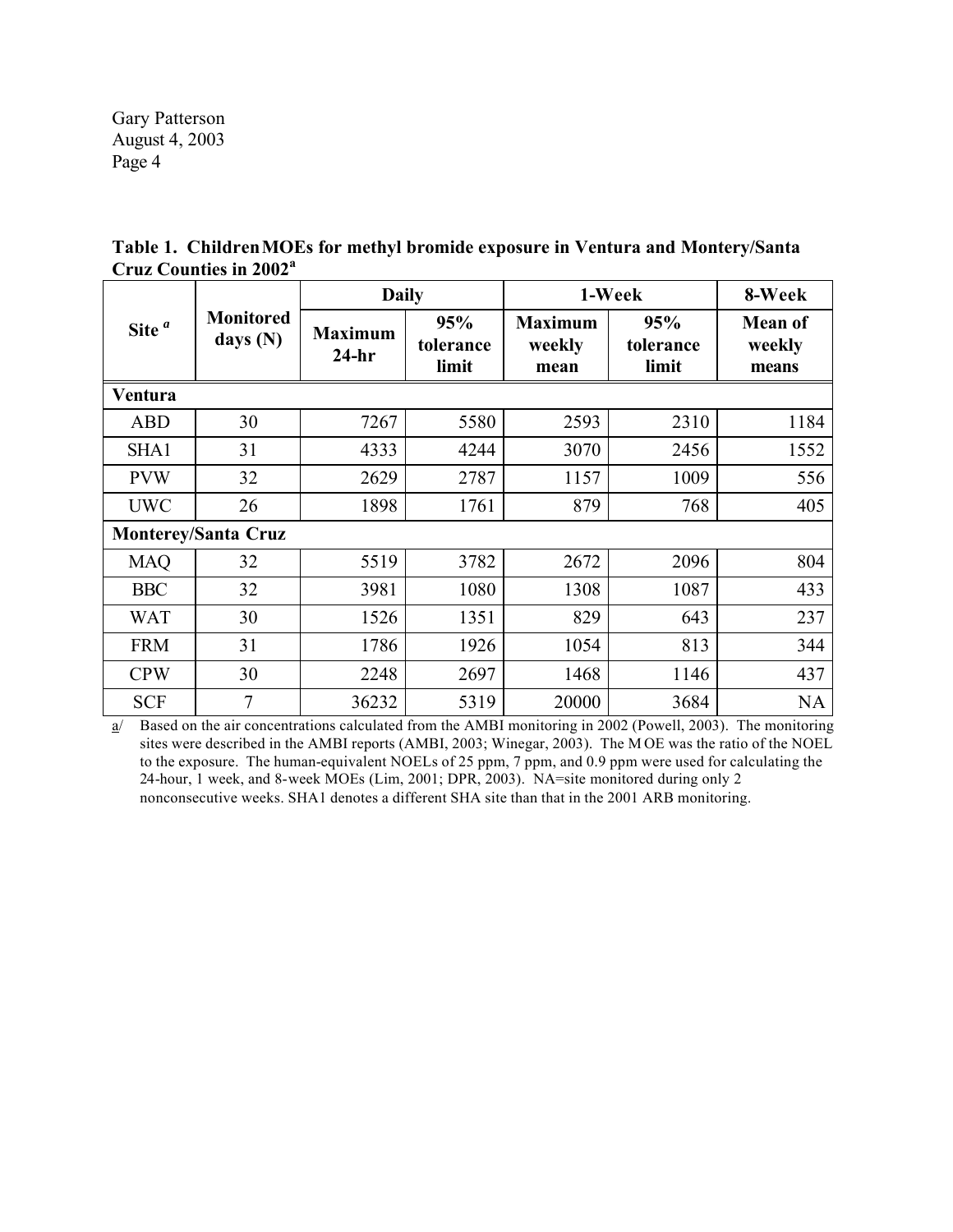|                            |                              | <b>Daily</b>              |                           | 1-Week                           | 8-Week                    |                                   |  |  |
|----------------------------|------------------------------|---------------------------|---------------------------|----------------------------------|---------------------------|-----------------------------------|--|--|
| Site $a$                   | <b>Monitored</b><br>days (N) | <b>Maximum</b><br>$24-hr$ | 95%<br>tolerance<br>limit | <b>Maximum</b><br>weekly<br>mean | 95%<br>tolerance<br>limit | <b>Mean of</b><br>weekly<br>means |  |  |
| Ventura                    |                              |                           |                           |                                  |                           |                                   |  |  |
| <b>ABD</b>                 | 30                           | 6105                      | 4688                      | 4444                             | 3960                      | 2105                              |  |  |
| SHA1                       | 31                           | 3640                      | 3565                      | 5263                             | 4211                      | 2759                              |  |  |
| <b>PVW</b>                 | 32                           | 2208                      | 2341                      | 1983                             | 1729                      | 988                               |  |  |
| <b>UWC</b>                 | 26                           | 1595                      | 1479                      | 1508                             | 1316                      | 721                               |  |  |
| <b>Monterey/Santa Cruz</b> |                              |                           |                           |                                  |                           |                                   |  |  |
| <b>MAQ</b>                 | 32                           | 4636                      | 3177                      | 4580                             | 3593                      | 1429                              |  |  |
| <b>BBC</b>                 | 32                           | 3344                      | 907                       | 2243                             | 1863                      | 769                               |  |  |
| <b>WAT</b>                 | 30                           | 1282                      | 1135                      | 1422                             | 1103                      | 422                               |  |  |
| <b>FRM</b>                 | 31                           | 1500                      | 1618                      | 1807                             | 1394                      | 611                               |  |  |
| <b>CPW</b>                 | 30                           | 1888                      | 2265                      | 2516                             | 1964                      | 777                               |  |  |
| <b>SCF</b>                 | $\overline{7}$               | 30435                     | 4468                      | 34286                            | 6316                      | NA                                |  |  |

**Table 2. Adults MOEs for methyl bromide exposure in Oxnard/Camarillo and Santa Maria areas in 2001<sup>a</sup>**

 $\underline{a}$  Based on the air concentrations calculated from the AMBI monitoring in 2002 (Powell, 2003). The monitoring sites were described in the AMBI reports (AMBI, 2003; Winegar, 2003). The MOE was the ratio of the NOEL to the exposure. The human-equivalent NOELs of 21 ppm, 12 ppm, and 1.6 ppm were used for calculating the 24-hour, 1 week, and 8-week MOEs (Lim, 2001; DPR, 2003). SHA1 denotes a different SHA site than that in the 2001 ARB monitoring.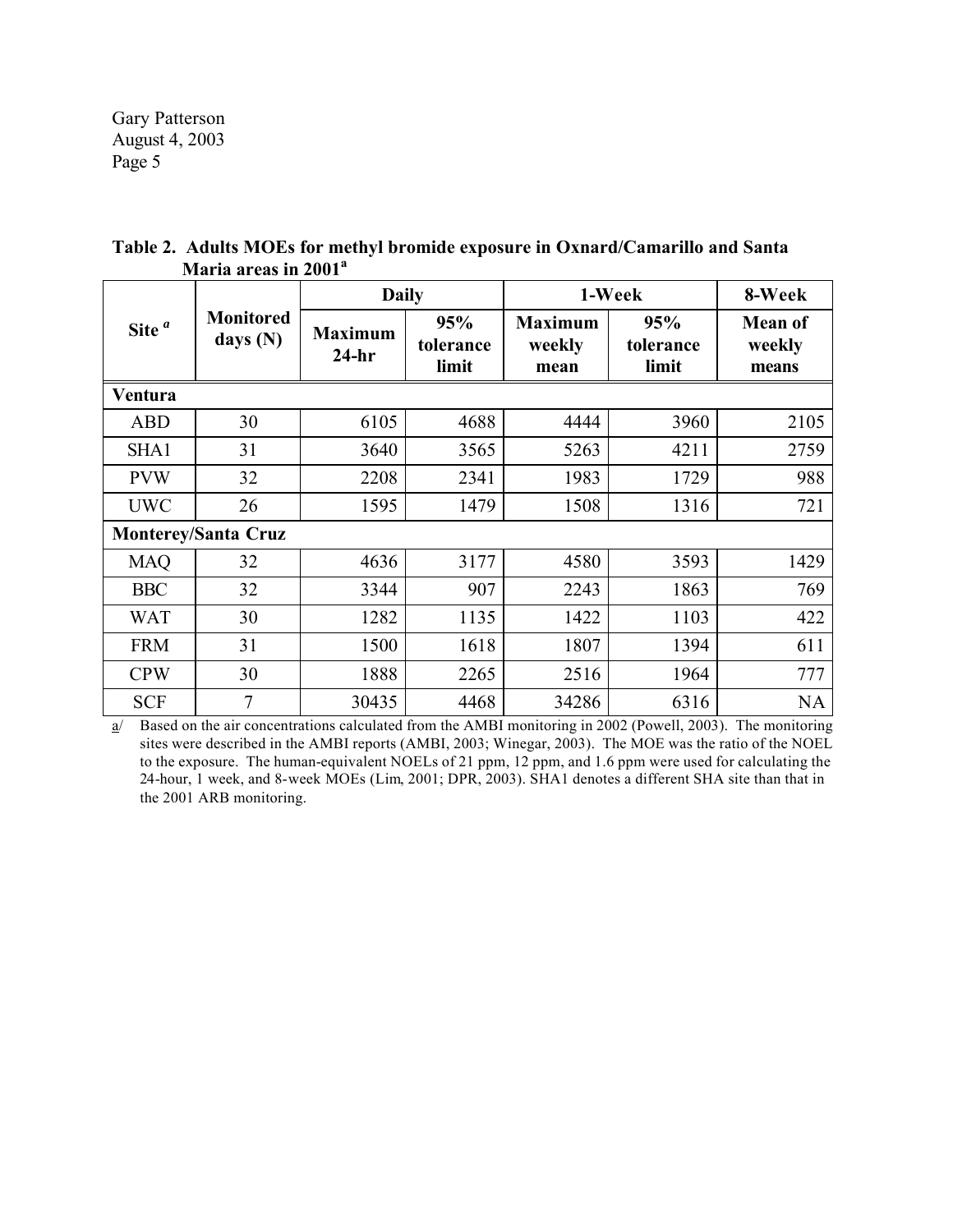| <b>Sites</b>                   | <b>Maximum</b><br>24 hours | 95% Upper<br>limit | <b>Maximum</b> | 95% Upper<br>limit | <b>Mean of</b> |  |  |  |
|--------------------------------|----------------------------|--------------------|----------------|--------------------|----------------|--|--|--|
|                                |                            |                    | weekly mean    |                    | weekly         |  |  |  |
|                                |                            |                    |                |                    | means          |  |  |  |
| 2002/2001 ratios               |                            |                    |                |                    |                |  |  |  |
| SHA1                           | 0.51                       | 0.41               | 1.01           | 0.89               | 0.86           |  |  |  |
| <b>PVW</b>                     | 0.33                       | 0.29               | 0.33           | 0.37               | 0.35           |  |  |  |
| <b>UWC</b>                     | 0.33                       | 0.62               | 0.26           | 0.38               | 0.37           |  |  |  |
| 2002/2001 and 2002/2000 ratios |                            |                    |                |                    |                |  |  |  |
| MAQ-2002 or                    | 2002/2001:                 | 2002/2001:         | 2002/2001:     | 2002/2001:         | 2002/2001:     |  |  |  |
| <b>SAL-2001</b>                | 2.04                       | 1.15               | 2.35           | 2.07               | 1.23           |  |  |  |
| and 2000                       |                            |                    |                |                    |                |  |  |  |
|                                | 2002/2000:                 | 2002/2000:         | 2002/2000:     | 2002/2000:         | 2002/2000:     |  |  |  |
|                                | 1.74                       | 0.93               | 1.15           | 0.94               | 0.93           |  |  |  |
|                                |                            |                    |                |                    |                |  |  |  |

# **Table 3. Comparison of the MOEs for year 2001 and 2002.a**

a/ The MOEs were taken from Table 1 and previous assessments (Lim, 2001; Lim, 2002a; Reed, 2002). Values represented the MOEs for children. The ratios would be the same when adult MOEs were compared.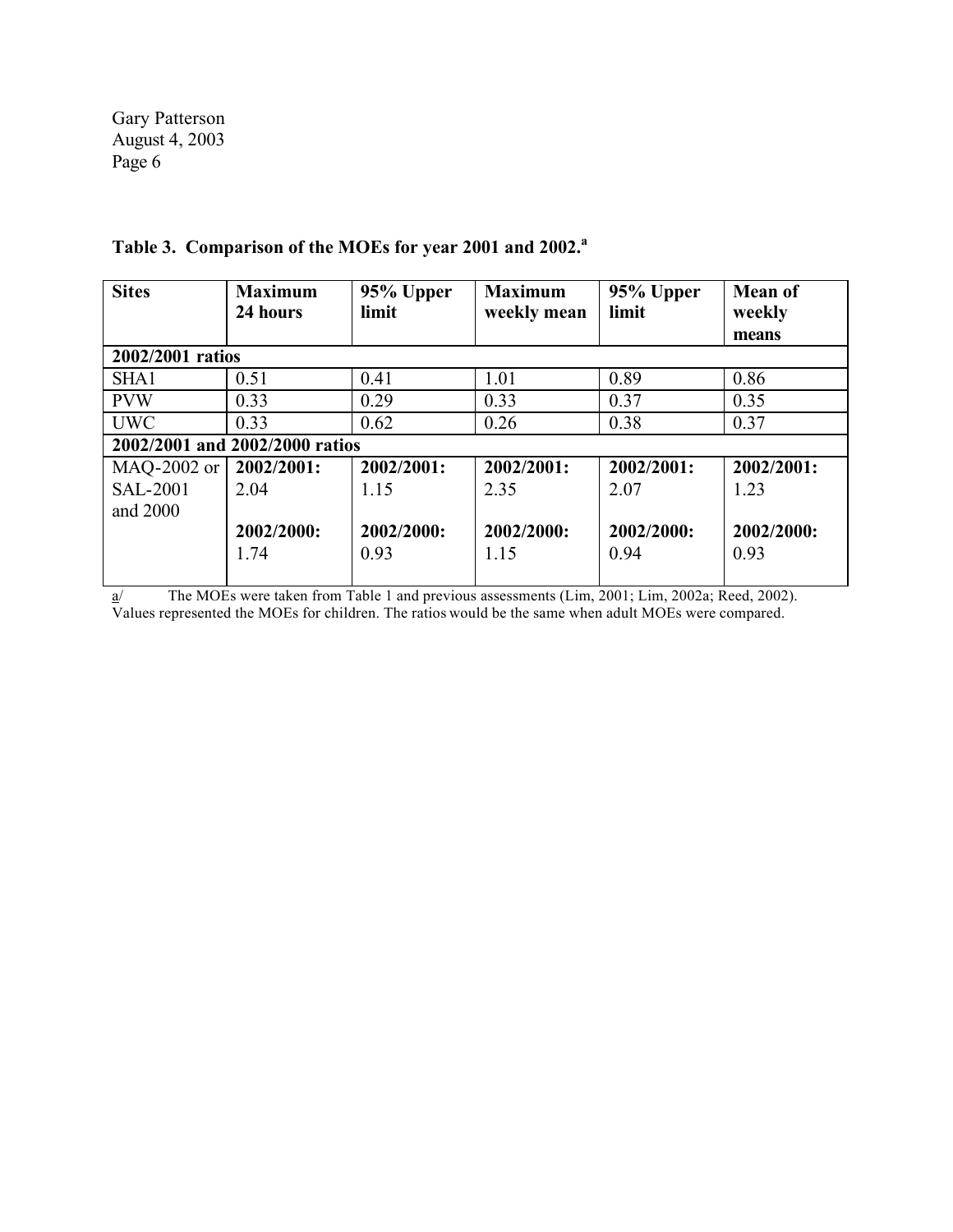|  |                                                               |  | Table 4. Adults and children margins of exposure for 8 week methyl bromide air |
|--|---------------------------------------------------------------|--|--------------------------------------------------------------------------------|
|  | concentrations for year 2000 to 2002 monitoring. <sup>3</sup> |  |                                                                                |

| <b>Sites</b>               | <b>2002 AMBI</b> |              | <b>2001 ARB</b> |              | <b>2001 AMBI</b> |              | <b>2000 ARB</b> |              |
|----------------------------|------------------|--------------|-----------------|--------------|------------------|--------------|-----------------|--------------|
|                            | <b>Adult</b>     | <b>Child</b> | <b>Adult</b>    | <b>Child</b> | <b>Adult</b>     | <b>Child</b> | <b>Adult</b>    | <b>Child</b> |
| Ventura/Oxnard             |                  |              |                 |              |                  |              |                 |              |
| <b>ABD</b>                 | 2105             | 1184         |                 | NA           | NA               | <b>NA</b>    |                 | NA           |
| SHA1                       | 2759             | 1552         |                 |              | 3200             | 1800         |                 |              |
| <b>PVW</b>                 | 988              | 556          |                 |              | 2857             | 1607         |                 |              |
| <b>UWC</b>                 | 702              | 405          |                 |              | 1951             | 1098         |                 |              |
| <b>ABC</b>                 | <b>NA</b>        | <b>NA</b>    |                 |              | 8889             | 5000         |                 |              |
| <b>Monterey/Santa Cruz</b> |                  |              |                 |              |                  |              |                 |              |
| <b>MAQ</b>                 | 1429             | 804          |                 | NA           |                  | <b>NA</b>    |                 | NA           |
| <b>BBC</b>                 | 769              | 433          |                 |              |                  |              |                 |              |
| <b>WAT</b>                 | 422              | 237          |                 |              |                  |              |                 |              |
| <b>FRM</b>                 | 611              | 344          |                 |              |                  |              |                 |              |
| <b>CPW</b>                 | 777              | 437          |                 |              |                  |              |                 |              |
| <b>SCF</b>                 |                  | <b>NA</b>    |                 |              |                  |              |                 |              |
| <b>CHU</b>                 |                  |              | 2857            | 1607         |                  |              | 2484            | 1398         |
| LJE                        |                  |              | 567             | 319          |                  |              | 422             | 237          |
| <b>MES</b>                 |                  |              | 290             | 163          |                  |              | <b>NA</b>       | NA           |
| <b>PMS</b>                 |                  |              | 535             | 301          |                  |              | 208             | 117          |
| <b>SAL</b>                 |                  |              | 1159            | 652          |                  |              | 1240            | 698          |
| <b>SES</b>                 |                  |              | 1311            | 738          |                  |              | 615             | 346          |
| <b>OAS</b>                 |                  |              | <b>NA</b>       | <b>NA</b>    |                  |              | 4134            | 2326         |
| Kern                       |                  |              |                 |              |                  |              |                 |              |
| <b>ARB</b>                 |                  | NA           | 13333           | 7500         |                  | NA           | 8466            | 4762         |
| <b>ARV</b>                 |                  |              | 20000           | 11250        |                  |              | <b>NA</b>       | NA           |
| <b>CRS</b>                 |                  |              | 576             | 324          |                  |              | 741             | 417          |
| <b>MET</b>                 |                  |              | 22857           | 12857        |                  |              | 10948           | 10714        |
| <b>MVS</b>                 |                  |              | 20000           | 11250        |                  |              | 17391           | 9783         |
| <b>VSD</b>                 |                  |              | 20000           | 11250        |                  |              | 16162           | 9091         |
| SHA <sub>2</sub>           |                  |              | <b>NA</b>       | <b>NA</b>    |                  |              | 2020            | 1136         |
| Santa Maria                |                  |              |                 |              |                  |              |                 |              |
| <b>BLO</b>                 |                  | NA           |                 | <b>NA</b>    | 2192             | 1233         |                 | NA           |
| <b>AGCCRS</b>              |                  |              |                 |              | 5714             | 3214         |                 |              |
| <b>EDW</b>                 |                  |              |                 |              | 1212             | 682          |                 |              |
| <b>PNT</b>                 |                  |              |                 |              | 1720             | 968          |                 |              |

a/ MOEs from Tables 1 and 2 for 2002, and previous assessments (Lim, 2002a; Lim, 2002b; Reed, 2002, and Lim, 2001). NA=sites not monitored.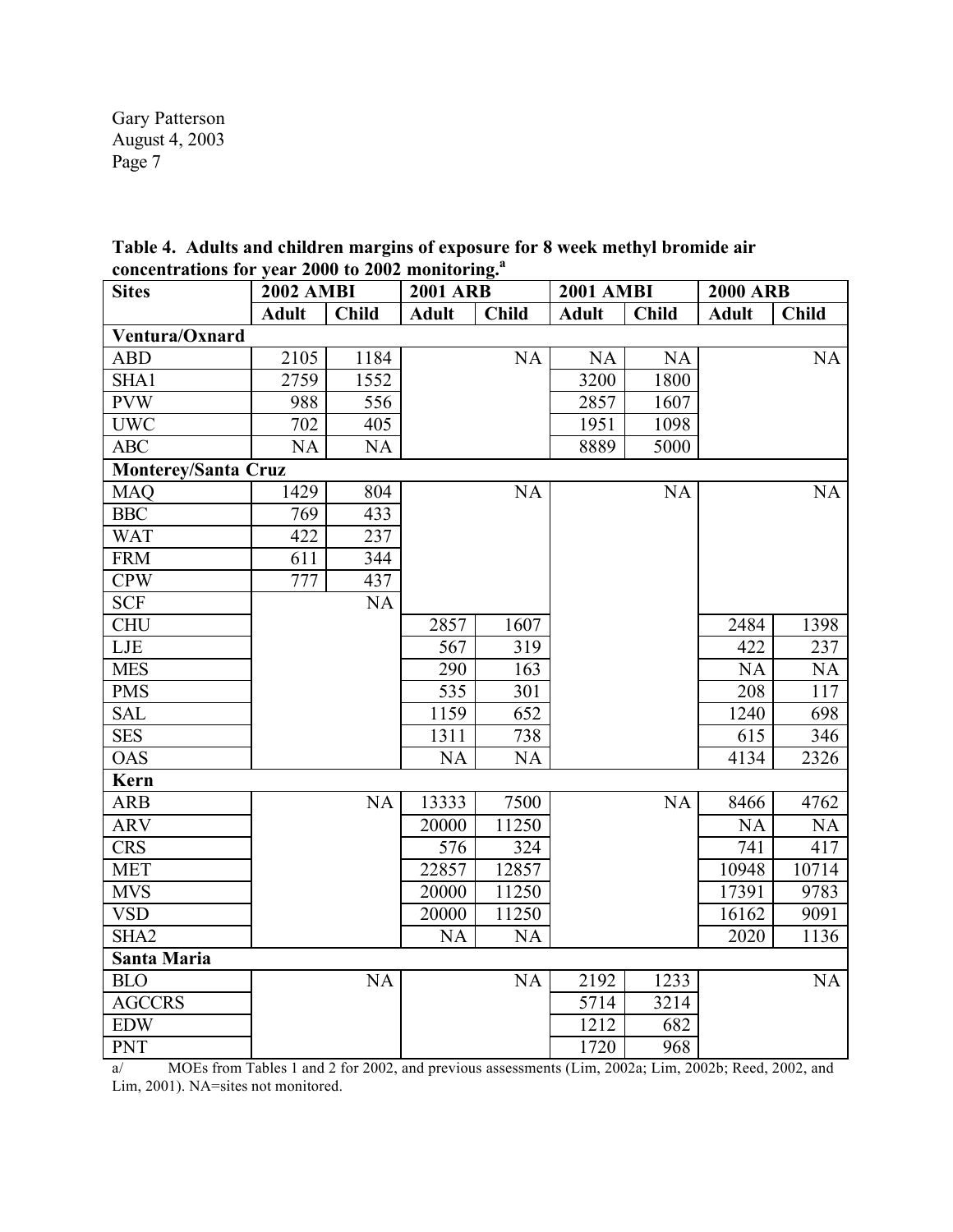### **References:**

- AMBI, 2003. Alliance of the Methyl Bromide Industry Methyl Bromide Air Monitoring: Ventura, Santa Cruz, and Monterey Counties July-October, 2002. Final Report dated April 15. Applied Measurement Science, Fair Oaks, CA.
- DPR, 2003. Addendum to the Methyl Bromide Risk Characterization Document for Inhalation Exposure. Medical Toxicology Branch, Department of Pesticide Regulation, California Environmental Protection Agency, Sacramento, CA.
- Lim, L., 2001. Evaluation of ambient air concentration of methyl bromide in Monterey, Santa Cruz, and Kern counties. Memorandum to G. Patterson dated February 15, 2001. Medical Toxicology Branch, Department of Pesticide Regulation, California Environmental Protection Agency.
- Lim, L., 2002a. Risk of methyl bromide exposure in Oxnard/Camarillo and Santa Maria based on the Alliance of the Methyl Bromide Industry monitoring in Fall 2001. Memorandum to G. Patterson dated April 11, 2002. Medical Toxicology Branch, Department of Pesticide Regulation, California Environmental Protection Agency.
- Lim, L., 2002b. Risk of methyl bromide exposure in Kern county based on the Air Resources Board monitoring in Summer 2001. Memorandum to G. Patterson dated June 25, 2002. Medical Toxicology Branch, Department of Pesticide Regulation, California Environmental Protection Agency.
- Powell, S., 2003. Exposures to methyl bromide in Monterey/Santa Cruz and Ventura counties based on the 2002 monitoring by the alliance of the Methyl Bromide Industry (HSM-03014). Memorandum to J. Frank dated June 5, 2003. Worker Health and Safety Branch, Department of Pesticide Regulation, California Environmental Protection Agency, Sacramento, CA.
- Reed, N.-M., 2002. Risk of methyl bromide exposure in Monterey and Santa Cruz counties based on the California Air Resources Board monitoring in Fall 2001. Memorandum to G. Patterson dated April 11, 2002. Medical Toxicology Branch, Department of Pesticide Regulation, California Environmental Protection Agency.
- Winegar, E., 2003. Response to DPR Comments on AMBI 2001 and 2002 Reports. Memorandum to Randy Segawa, DPR, dated June 2 [the memo is incorrectly dated June 2, 2002]. Applied Measurement Science, Fair Oaks, CA.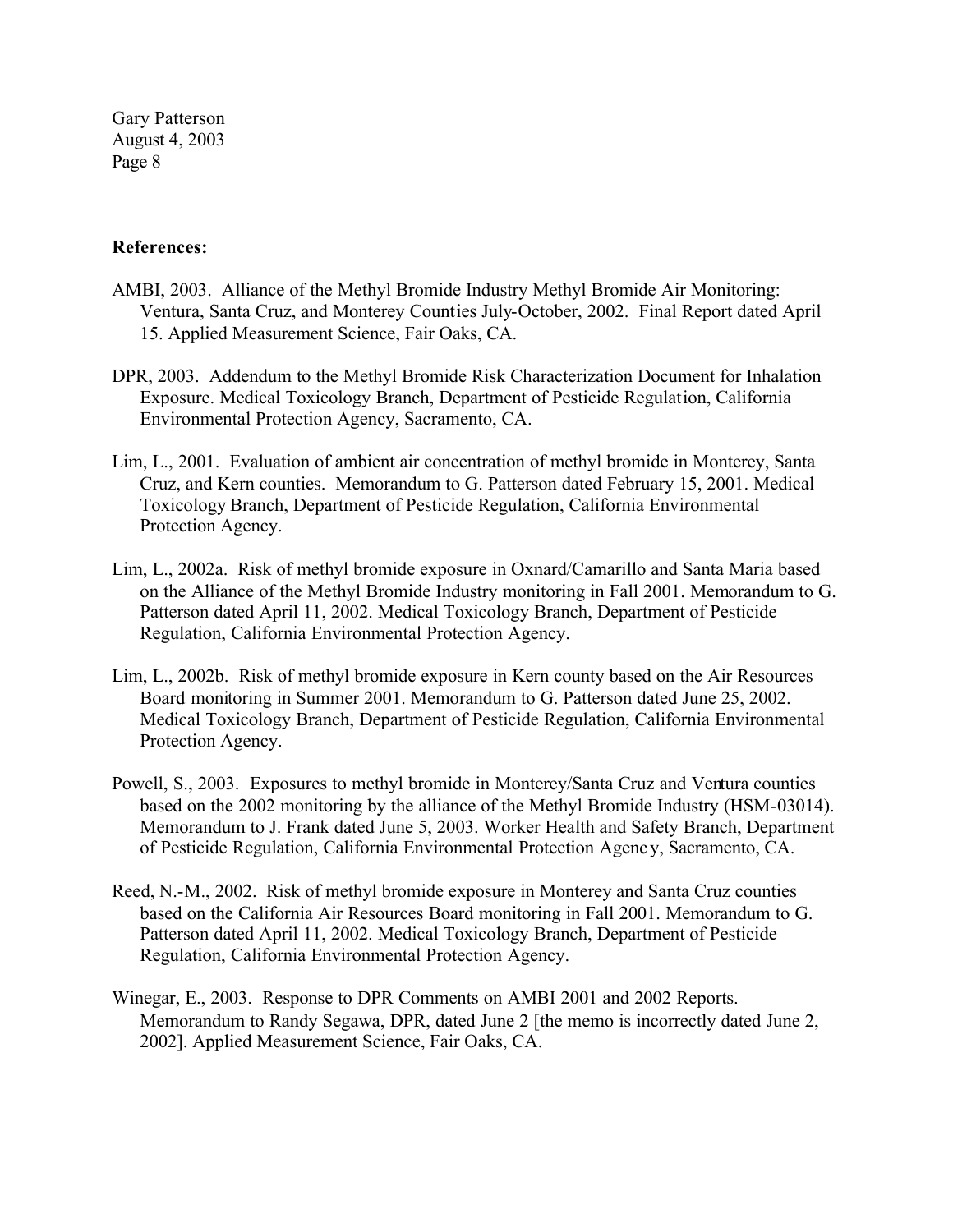### **Appendix A - List of memoranda for year 2000 to 2002 monitoring of methyl bromide**

### **2002 AMBI Monitoring (Ventura, Monterey/Santa Cruz)**

- AMBI, 2003. Alliance of the Methyl Bromide Industry Methyl Bromide Air Monitoring: Ventura, Santa Cruz, and Monterey Counties July-October, 2002. Final Report dated April 15. Applied Measurement Science, Fair Oaks, CA.
- Memorandum to Randy Segawa, DPR, dated June 2 [the memo is incorrectly dated June 2, Winegar, E., 2003. Response to DPR Comments on AMBI 2001 and 2002 Reports. 2002]. Applied Measurement Science, Fair Oaks, CA.
- Powell, S., 2003. Exposures to methyl bromide in Monterey/Santa Cruz and Ventura counties based on the 2002 monitoring by the alliance of the Methyl Bromide Industry (HSM-03014). Memorandum to J. Frank dated June 5, 2003. Worker Health and Safety Branch, Department of Pesticide Regulation, California Environmental Protection Agency, Sacramento, CA.

Lim, 2003. (current memorandum)

### **2001 AMBI Monitoring (Oxnard/Santa Maria)**

- Oxnard/Camarillo and Santa Maria, August-October, 2001. Draft dated Feb. 15. Alliance of AMBI, 2002. Draft preliminary report: Methyl bromide ambient air monitoring in the Methyl Bromide Industry, Sacramento, CA.
- AMBI, 2002. Final report: Methyl bromide ambient air monitoring in Oxnard/Camarillo and Santa Maria, August-October, 2001. Report dated April 4. Alliance of the Methyl Bromide Industry, Sacramento, CA.
- Powell, S., 2002. Exposures to methyl bromide based on the draft report on the 2001 monitoring in Oxnard/Camarillo and Santa Maria by the Alliance of the Methyl Bromide Industry. Memorandum to J. Frank dated March 8, 2002 (HSM-02007). Worker Health and Safety Branch, Department of Pesticide Regulation, California Environmental Protection Agency, Sacramento, CA.
- Powell, S., 2002. Revised exposures to methyl bromide based on the final report on the 2001 monitoring in Oxnard/Camarillo and Santa Maria by the Alliance of the Methyl Bromide Industry. Memorandum to J. Frank dated April 9, 2002 (HSM-02012). Worker Health and Safety Branch, Department of Pesticide Regulation, California Environmental Protection Agency, Sacramento, CA.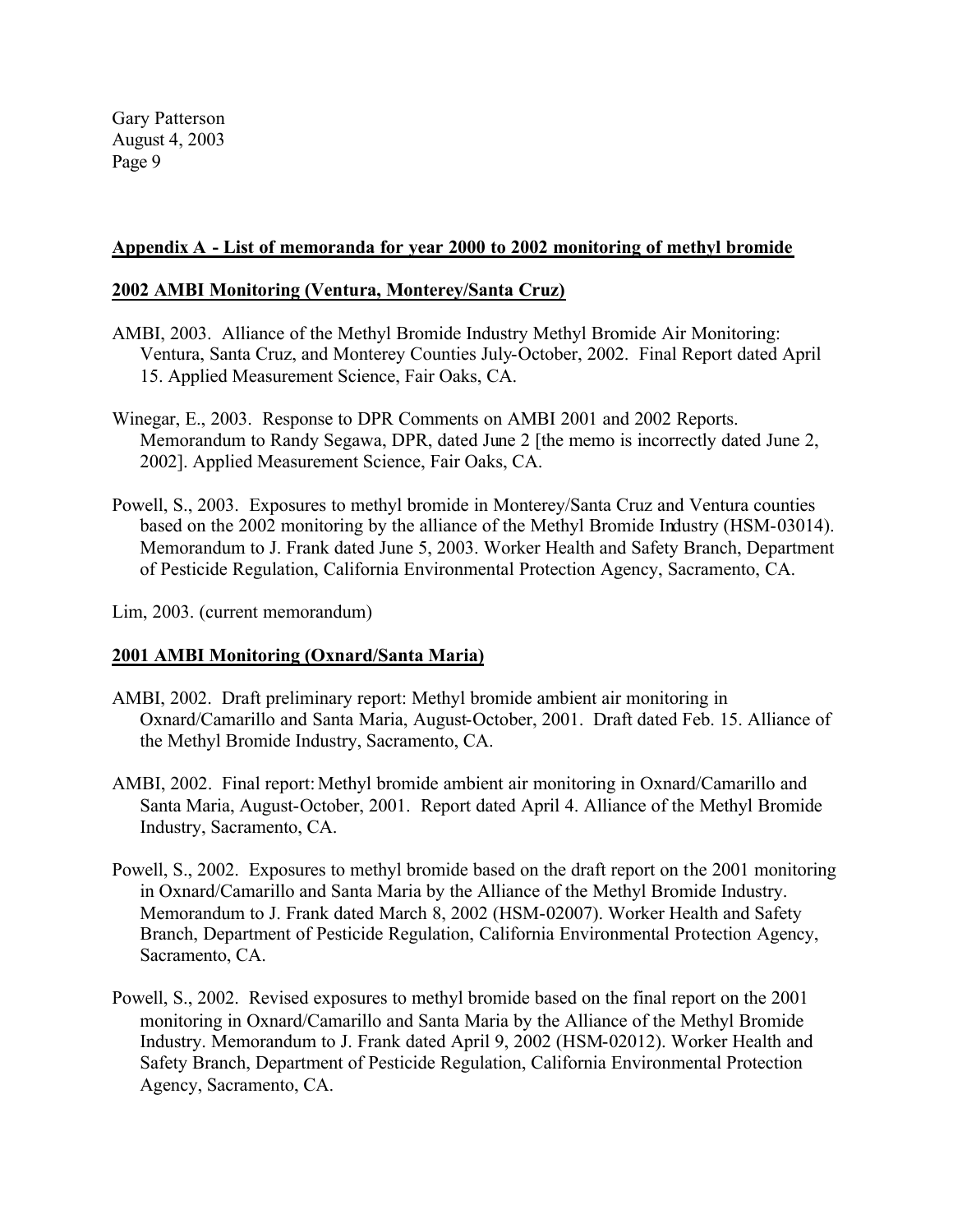Lim, L., 2002. Risk of methyl bromide exposure in Oxnard/Camarillo and Santa Maria based on the Alliance of the Methyl Bromide Industry monitoring in Fall 2001. Memorandum to G. Patterson dated April 11, 2002. Medical Toxicology Branch, Department of Pesticide Regulation, California Environmental Protection Agency.

# **2001 ARB Monitoring (Monterey/Santa Cruz, Kern)**

- ARB, 2002. Ambient air monitoring for methyl bromide and 1,3-dichloropropene in Monterey and Santa Cruz Counties, Fall 2001. Report dated Mar. 29, Project No. P-01-004. Quality Management Branch, Monitoring and Laboratory Division, Air Resources Board, California Environmental Protection Agency, Sacramento, CA.
- ARB, 2002. Ambient air monitoring for methyl bromide and 1,3-dichloropropene in Kern County - Summer 2001. Final report dated June 18, 2002, Project No. P-01-004. Quality Management Branch, Monitoring and Laboratory Division, Air Resources Board, California Environmental Protection Agency, Sacramento, CA.
- Powell, S., 2002. Exposures to methyl bromide in Kern /county based on the report on the summer 2001 monitoring by the California Air Resources Board. Memorandum to J. Frank (HSM-02016). Worker Health and Safety Branch, Department of Pesticide Regulation, California Environmental Protection Agency, Sacramento, CA.
- Powell, S., 2002. Exposures to methyl bromide in Monterey and Santa Cruz Counties based on the fall 2001 monitoring by the California Air Resources Board. Memorandum to J. Frank dated April 2, 2002 (HSM-02008). Worker Health and Safety Branch, Department of Pesticide Regulation, California Environmental Protection Agency, Sacramento, CA.
- Lim, L., 2002. Risk of methyl bromide exposure in Kern county based on the Air Resources Board monitoring in Summer 2001. Memorandum to G. Patterson dated June 25, 2002. Medical Toxicology Branch, Department of Pesticide Regulation, California Environmental Protection Agency.
- Reed, N.-M., 2002. Risk of methyl bromide exposure in Monterey and Santa Cruz counties based on the California Air Resources Board monitoring in Fall 2001. Memorandum to G. Patterson dated April 11, 2002. Medical Toxicology Branch, Department of Pesticide Regulation, California Environmental Protection Agency.

### **2000 ARB Monitoring (Monterey/Santa Cruz, Kern)**